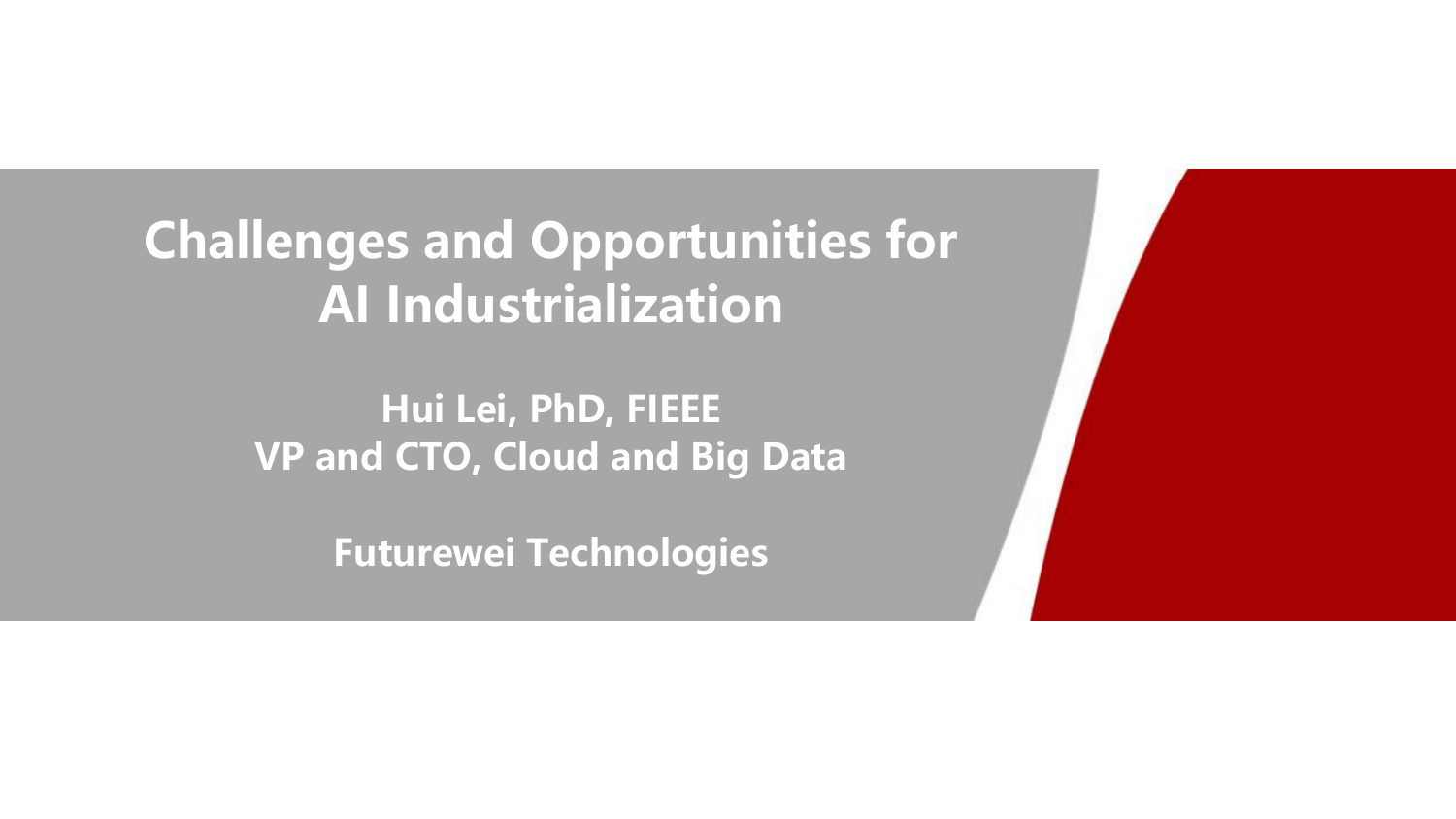## **The Reality of AI Industrialization**

- **Less than 10% of AI pilot projects have reached full-scale production (IIA)**
- Only 25% of companies have revenue-bearing AI projects in production (O'Reilly)
- By 2022, just 15% of projects for AI and IoT will be successful (Gartner)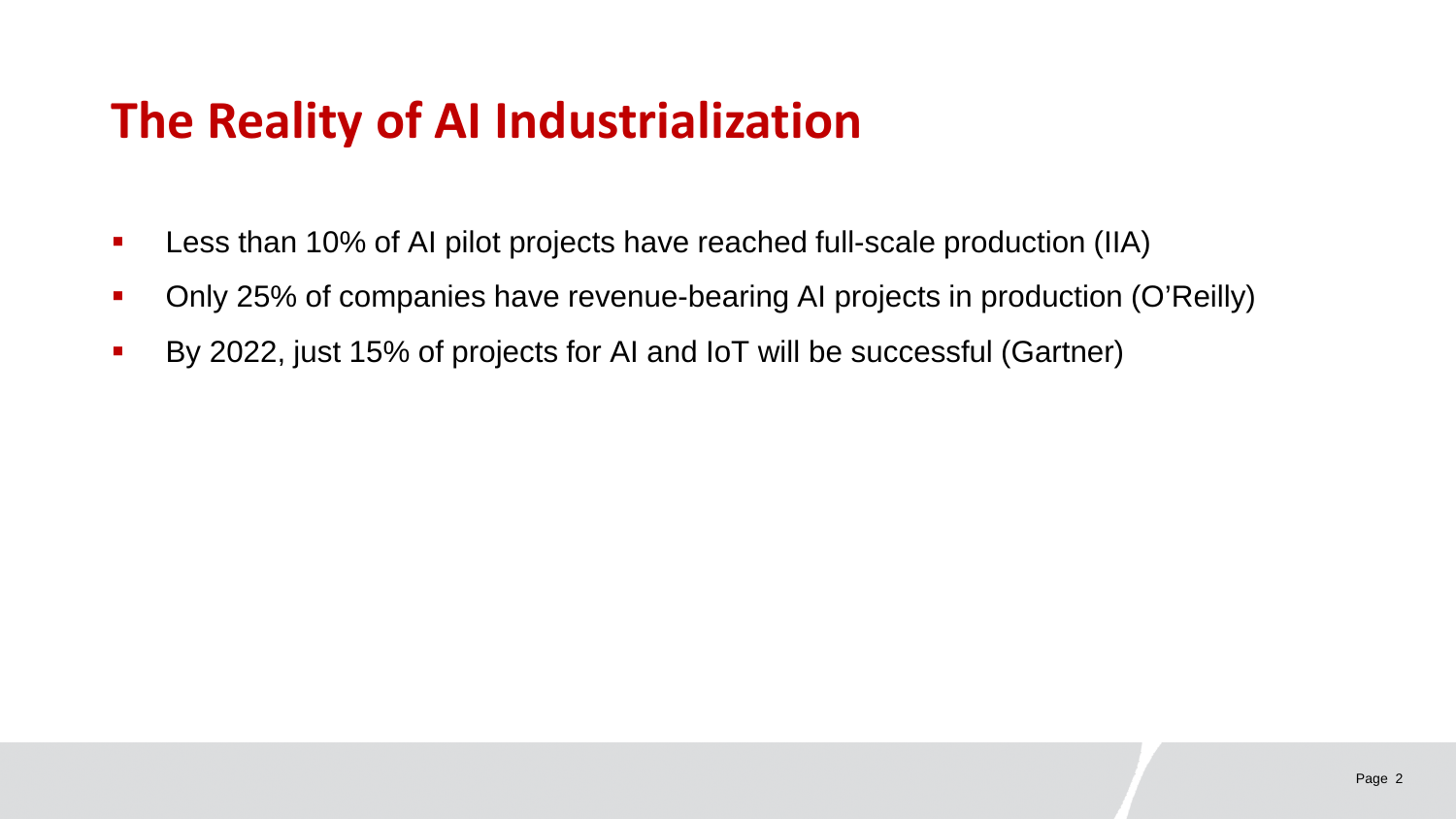## **Don't We Have Many, Many Tools Already?**

- AI tooling landscape is crowded and confusing
- **Existing tools require deep** expertise and skills
- **Siloed tools result in** overhead and technical debt

| INFRASTRUCTURE                                                                                                                                                                                                                                                                                                                                                                                                                                                                                                                                                                                                                                                                                                                                                                                                                                                                                                                                                                                                                                                                        | <b>ANALYTICS &amp; MACHINE INTELLIGENCE</b>                                                                                                                                                                                                                                                                                                                                                                                                                                                                                                                                                                                                              | <b>APPLICATIONS - ENTERPRISE</b>                                                                                                                                                                                                                                                                                                                                                                                                                                                                                                                                                                                                                                                                                                                                                                                                                                                                                                                                                                                                                                                                                                                                                                                                                                                                                                                                                                                                                                                                                                                                                                                                                                                                                                                                                                                                                                                                                      |  |  |
|---------------------------------------------------------------------------------------------------------------------------------------------------------------------------------------------------------------------------------------------------------------------------------------------------------------------------------------------------------------------------------------------------------------------------------------------------------------------------------------------------------------------------------------------------------------------------------------------------------------------------------------------------------------------------------------------------------------------------------------------------------------------------------------------------------------------------------------------------------------------------------------------------------------------------------------------------------------------------------------------------------------------------------------------------------------------------------------|----------------------------------------------------------------------------------------------------------------------------------------------------------------------------------------------------------------------------------------------------------------------------------------------------------------------------------------------------------------------------------------------------------------------------------------------------------------------------------------------------------------------------------------------------------------------------------------------------------------------------------------------------------|-----------------------------------------------------------------------------------------------------------------------------------------------------------------------------------------------------------------------------------------------------------------------------------------------------------------------------------------------------------------------------------------------------------------------------------------------------------------------------------------------------------------------------------------------------------------------------------------------------------------------------------------------------------------------------------------------------------------------------------------------------------------------------------------------------------------------------------------------------------------------------------------------------------------------------------------------------------------------------------------------------------------------------------------------------------------------------------------------------------------------------------------------------------------------------------------------------------------------------------------------------------------------------------------------------------------------------------------------------------------------------------------------------------------------------------------------------------------------------------------------------------------------------------------------------------------------------------------------------------------------------------------------------------------------------------------------------------------------------------------------------------------------------------------------------------------------------------------------------------------------------------------------------------------------|--|--|
| <b>HADOOP ON PREMISE</b><br>HADOOP IN THE CLOUD<br><b>STREAMING / IN-MEMORY</b><br>cloudera Hortomorks<br><b>aws Microsoft Azure</b><br>Amazon Kinesis<br>edatabricks<br>Google Cloud<br><b>MAPR Pivotal</b><br><b>Cloud Platform</b><br><b>Mate</b> inconfluent<br>Cloud Platform<br><b>IBM</b> InfoSphere<br><b>DIM Indulgenes CITM</b><br>strim a hazelcast<br>GridGain<br>jethro<br>Obole CAZENA<br>CLOASINGES L'INVANCOLOR NEW PASSIONIN' ICK                                                                                                                                                                                                                                                                                                                                                                                                                                                                                                                                                                                                                                    | <b>DATA ANALYST PLATFORMS</b><br><b>DATA SCIENCE PLATFORMS</b><br>Microsoft @ pentoho alteryx<br><b>IBM</b> sdatabricks a <sup>data</sup><br><b>Exploring GUAVUS AYASDI</b><br>Sponso Mapidminer TIBCO<br>ATTIV/O Datameer incorta.<br>$\circ$<br>$\frac{1}{\Lambda(1+\epsilon)}$<br>Ssas<br><b>ANACCHIDA</b><br>inter ana MHMODE ENDO?<br>KNIME MathWorks<br><b>M. SISLI switchboard</b> Stauburn                                                                                                                                                                                                                                                       | $SALES$ -<br><b>MARKETING - B2B</b><br><b>ENTERPRISE</b><br><b>MARKETING - B2C</b><br><b>CUSTOMER EXPERIENCE / SERVICE</b><br><b>PRODUCTIVITY</b><br><b>CHORUS</b><br>RADIUS Acc Annie<br>ZBTa Choomrosch & SendGrid<br><b>QUARTICE<sup>44</sup> O MEDALLIA (This convertions</b><br><b>SUTTER</b> Texas<br>slack y<br><b>CLARABRIDGE Zendesk Vi Nustomer exhibits</b><br><b>My evenession ELattice</b><br><b>braze</b> ACTIONIO <b>CONVECORE</b><br>INSIDESALES.COM peoplear<br>Contact Cont O moment Ganger #pendo<br><b>ORACLE</b><br>Of contents outer & FRALMAN 20 mported<br><b>D</b> HINTIGO 6sense<br>CONVersica 200<br><b>GURU</b> lumiak<br>HEAP @Amathase of Wellst-Automotive @ Dainyle<br>Amplero & separtly a quantities<br><b>ANDUOT O</b><br>Clari A aviso tact al Dinneri<br><b>Co purson</b> @ class<br>DigitalGenius ASAPP Q ada nurromom afiniti<br><b>GO Simon</b> July [PERSADO]<br>fuse machines & case et<br>кнотск ПИРО<br>Coldeni theorem 100000 America<br>talla <sup>n</sup> Kasisto<br>-remesh                                                                                                                                                                                                                                                                                                                                                                                                                                                                                                                                                                                                                                                                                                                                                                                                                                                                                           |  |  |
| <b>NoSQL DATABASES</b><br>NewSOL DATABASES -<br>GRAPH DBs - MPP DBs -<br>CLOUD EDW - SERVERLES<br>SAP Clustrix of<br><b>TERADATA</b><br>Google Cloud <b>BWS</b><br><b>Breck</b><br>aws<br>$\langle \cdot \rangle$<br><b>VERTICA</b><br>Pivotol<br>Amazon Nantun<br>ORACLE T Mimuti Anne<br><b>Coogle Cloud</b><br><b>ISM Data</b><br>Warehouse System<br>57<br>IRM<br><b>Inite Chairman</b><br>mongolli Markings<br><b>B. Microsoft Americ</b><br>Cobon<br>O<br><b>MA MINSOL O Influence</b><br>ORACLE<br>Pivotal<br>Couchbase CATASTAY's<br><b>Kognitio</b><br>Odentis R.A.<br>Cockroschuss<br><b>CAPULSAR</b><br>Exasol<br><b>Cashmarton</b><br><b>Carodaicts</b><br>A situading<br><b>VOLTDS SPIRE Olivia</b><br>nuclio<br>C dremio<br>Infoworks<br>Constant Marie 1999<br><b>Call Form borne</b><br>Shimpson SCYLLA.                                                                                                                                                                                                                                                              | <b>BI PLATFORMS</b><br><b>VISUALIZATION</b><br><b>MACHINE LEARNING</b><br>looker <b>Communication</b><br>+ a ble au all Power 8<br><b>ASS</b><br>人口<br><b>Aharen Loutha</b><br><b>DENTE</b> ARCADEMIN <b>E</b> PROGRESSED<br>Coogle Cloud<br><b>Carl School</b><br>H.O.<br>gamalor<br>ATSCALE R QIKQ<br>cetonis O Perisson<br><b>O</b> cent Koroca plott<br>Geneva Integrities & birst<br>VISENZE ELEMENT<br>deepserve.al<br>CHARTIO Figure 1910<br>MicroStrategy & Keen ICI                                                                                                                                                                             | <b>HUMAN CAPITAL -</b><br>$LEGAL -$<br><b>REGTECH&amp;-</b><br><b>FINANCE-</b><br><b>BACK OFFICE -</b><br>SECURITY<br>RAVEL &<br>COMPLIANCE<br><b>AUTOMATION &amp; RPA</b><br><b>CTANIUM &amp; CYLANCE COZSCORY StackPath 2018um</b><br>/:naplan<br>Har Vic Copymerics<br>hill <sub>Sterm</sub> On-<br>Ui Path Commission<br><b>Of high Life Execution</b><br><b>Zuora</b><br>CODE43 ConoCtod A COARCING ANOMALI The Throughlette<br>espisco OL<br>mya<br>text IQ Comply<br><b>ZD</b> SANAMA<br>bluesnam Awasa<br><b>JUDICATA</b><br><b>QAllyo</b> Destio<br>AVECTRA sources TE distance D DATAVISOR Saff science<br><b>IRADESHIFE</b><br>VIDADO 4Nov2n<br><b>VBREVIA</b><br>B/WodeliWendy Stella<br>PARTNERSHIPS-<br>pindrop A exabeam are NEY'S @ Serious Court Secret Service & socials<br>@WorkFusion workate<br>fall minutes<br>THOMCLAD<br>$\bullet$ $\bullet$ entero<br><b>E DIRECTOR MAY</b><br>Research & Catalytic<br>Notes Whitelass of Metrico (1) Provent feed to Cyber HITSIGHT<br>CILCEACTO<br><b>BRENWHITON</b><br><b>BINTONUM</b><br><b>ANTWORKS' SERVICE</b><br><b>fsadcooper</b><br>Characterized Cheese Community FORTER HANDLET EJASK<br><b>Ress</b><br><b>ICRYON</b><br>$\sum_{i \in I}$ MVA<br>O bearing<br><b>ALRYSTI</b><br>e au<br><b>CASOLONE</b><br>pact<br>MAI BLUENCHARDH Semmie O  XARENE SHIPLE MAINLES                                                                                                                                                                                                                                                                                                                                                                                                                                                                                                                                                                               |  |  |
| DATA INTEGRATION -<br>DATA GOVERNANCE -<br>MGMT/MONITORING -<br>DATA -<br><b>TRANSFORMATION</b><br><b><i><u>AWS</u></i></b> O New Relic actific<br><b>Q</b> informatica<br><b>@SailPoint</b><br>MINIMUM STEALNE<br>Orobrik O APPOYNAMICS<br>IBM<br>·talend @ pentaho<br><b>McAfee Skyhigh</b><br>Security Cloud<br>stolage enigms presentative<br><b>E</b> Odviduce Exemption<br>collibra<br>alteryx C TRIPACTA<br>$C$ dramin<br><b>Chipmen CATUNITY</b><br>per Alation www.<br>ZALON! import.lo<br>splunk>>MongualtAngercluring><br>tomr Paxata<br><b>ATION NEWS</b><br>Guess "Neverly E Himming<br><b>Information A</b> moment<br>OKERA<br>$\overline{a}$<br>NAVCA CHARLENGER<br>Street Sets UNIFI<br><b>BNOWFLOW</b> AVAILABLE<br><b>Zenings Cystem WARNINGS</b>                                                                                                                                                                                                                                                                                                                   | <b>COMPUTER VISION -</b><br>SPEECH & NLP -<br><b>HORIZONTAL AI-</b><br>O Google Court @twillio<br>55 Microsoft Azure<br>While Watson Cortama, Escal & B<br>Companies for the companies<br>C sentient Voyagen Changes<br>darifal CA<br>comment of senate com-<br><b>Ka</b><br>24.01 HRSPA<br>: EVER Al a deepomatic<br>O Mebyel - III Keertechnige<br>SoundHound Inc. V PRIMER<br>communication with twenty!<br>A Nomenta PETUUM ET<br># fallel ()----- ----- ---<br>a usiquity ADEE<br>norotosts "COROUSAL OSARO<br>copito snips min a<br>VABIYITU trax AMM<br><b>CLASS VISSON III</b> Server the<br><b>SHERTHE UT WOOD PUTIL ERIS</b><br>synthesia Guno | <b>APPLICATIONS - INDUSTRY</b><br><b>INSURANCE</b><br><b>ADVERTISING -</b><br><b>EDUCATION</b><br><b>REAL ESTATE</b><br><b>GOV'T</b><br><b>INTELLIGENCE</b><br><b>FINANCE</b><br><b>FINANCE - LENDING</b><br><b>Ed Listinians</b><br><b>INVESTING</b><br><b>REDFIN</b><br>ondeck Affirm 161613<br><b>COPENSOV</b><br>Q Palantir<br><b>Matanimida</b><br>Applema distant<br>□ 顶链属<br>KENSHO<br>temonade<br>Opendoor<br>mark43<br><b>JIANPU.AI</b> «Kreditech AVANT<br><b><i><u><b>R.</b>Dataminr</u></i></b><br>criteol. <i>OxAd</i> Ordegal<br>SKNEWTON<br>Guardon<br>CYENCE<br>VTS<br>Tit families<br><b>ORACLE SpenX</b> @didion<br><b>Chuid</b><br><b>Elias Common A Upstart</b><br>Clever<br>f<br><b>JOURNAL</b><br><b>CREDIFI</b><br><b>C</b> LiveStories<br>Geclara<br><b>ONFICIAL</b><br><b>GIUYO GLEAPBANC IN upprode</b><br>SNR <sup>1</sup> echrato<br><b>PRIMER</b><br>O the TradeDesk [                          <br><b>WIGEOPHY</b><br><b>Il</b> Passport<br>kidaptive<br>ROOT<br><b>ISENTIUM</b><br>dstillery #2 Livelations<br>100Credit (DWWLab Wecoshillanger<br>To research<br>$F$ $G$ <b>RGE</b><br><b>SmartProcure</b><br>resty on V<br><b>FANCISAMA</b><br>Annover<br><b>TAPAD dataxu gunguni</b><br><b>B</b> CONFISTAR<br>The Accord C MoneyLion (St Accord)<br>steech lovepap<br><b>Disnovere</b><br><b>3- Floring Place</b><br>de Sanctanas<br>A ACAPE<br>Clepior O Million Co.<br>aire aghih<br>"15" OproBataSelt<br><b>AUTOCHTODE</b><br>ARACAYA                                                                                                                                                                                                                                                                                                                                                                                                                                            |  |  |
| <b>STORAGE</b><br><b>DATA GENERATION</b><br>HARDWARE<br><b>CLUSTER SVCS -</b><br>$ADOS$ –<br>GPU DRs &<br>$aws$ $\circ$<br>& LABELLING<br>3 American C.<br><b>ALGORITHMIA</b><br>CHOUD<br>Google TPU CITTI<br><b>Could List</b><br><b>IBM OWNER</b><br>$\frac{1-2}{2}$ $\approx$ $\frac{1}{2}$ rwise<br>anazon reche suitzi<br><b>Castle Castled</b><br>kinstico <b>PHA</b><br>Mesosoft Azues<br>$\frac{m}{2}$<br><b>ENERGY GRAPHCORK</b><br><sup>15</sup> Digit<br>SOREAM<br>Upwork Sunty<br>Jertaal datmo<br><b>O HARLTOTAGE</b><br><b>Bitmen</b><br>papper<br><b>Committee Services</b><br>ALLUNII SEWUND<br>bryttyt<br>scole<br>picket and<br><b>PELATROS</b><br><b>Movidius 4 Achiphone</b><br>& cimeleological<br><b>Market Allen</b><br><b>INNE Labelbox</b><br>PG-Strem<br><b>Wyderway Chapter</b><br>WWW. Blue<br>Comp persons<br>48 Determined<br>U Mohly ALEEVERIE<br><b>CLAMP</b> SPOTT<br>$\bullet$<br>CRITICAME<br><b>COHESITY</b><br><b>O</b> Folder<br>LIONBRIDGE<br><b><i><u>LIFERDOUD</u></i></b><br><b>Amigo: DEFINIX</b><br><b>EROSS-INFRASTRUCTURE/ANALYTICS</b> | <b>SEARCH</b><br><b>LOG ANALYTICS</b><br><b>SOCIAL ANALYTICS</b><br>WEB/MOBILE/-<br>splunk<br><b>COMMERCE ANALYTICS</b><br>÷<br>CRACLE<br>Hootsuite <b>Show</b><br>ENDOCA<br>elasticsearch<br>Google Analytics<br><b>O</b> sumologic<br>NETBASE<br><b>Malgolia</b> COVCO<br>mixpanel A Aveurus<br>solarwands. <sup>12</sup><br>S synthesio tract<br><b>LE LUCIONORIS ATTIVIO</b><br><b>CO TIMATE</b><br>Airtoble RFSCI<br>Swiftype & EXALC-C<br><b>Illereach</b><br>Hoang<br><b>E</b> sigoPT <b>@granify</b><br>The attributional PEAANIA<br>bitly essimilarWeb<br>(2) logalo<br>custora<br>omnitus SINEOUA                                              | <b>HEALTHCARE</b><br><b>LIFE SCIENCES</b><br><b>TRANSPORTATION</b><br><b>AGRICULTURE</b><br><b>COMMERCE-</b><br><b>INDUSTRIAL</b><br>UBER TESLA W<br>PERMERS<br><b>Finstocart</b><br>AVEVA SIEMENS<br>39<br>Ad flatiron Clover Avenus Oldsmin<br><b>C</b> Kelsey<br><u>emerginari</u><br>A1R1<br>PREDIX UPTAKE<br>METABIOTA Gingerio Glow Cookylor<br>Benevciewa) Verily<br><b>OCLEANATE CITY OF TILITE</b><br><b>STITCH FD</b><br>11 Granular<br>$E_{\alpha}$<br>$\blacksquare$ $\blacksquare$<br>$@325-$<br>$D_{\mathcal{U}}$ & $C_{\mathcal{U}}$<br>WUXMextCODE<br>3DMod 2 zebra CPRETIN OVID<br><b>College Cleans</b><br><b>SERVICE</b><br>& SCORTEX O since 177<br><b>Community of Contrast Aurora</b><br><b>F3 BLUE RIVER</b><br><i><b>Plundood</b></i><br><b>TEMPUS</b> potentiliume: CAlCure insitro<br><b>GREE</b> QUIREAN<br>TACHYUS /<br><b>III</b> hearing<br>Tinauto WANNOTIVE G7 A PECTA<br><b><i><i><u>Afarmerships</u></i></i></b><br>$\frac{1}{2}$ and $\frac{1}{2}$ and $\frac{1}{2}$ and $\frac{1}{2}$ and $\frac{1}{2}$ and $\frac{1}{2}$ and $\frac{1}{2}$ and $\frac{1}{2}$ and $\frac{1}{2}$ and $\frac{1}{2}$ and $\frac{1}{2}$ and $\frac{1}{2}$ and $\frac{1}{2}$ and $\frac{1}{2}$ and $\frac{1}{2}$ and $\frac{1}{2}$ a<br>6 Cealabs freenome<br><b>OTHER</b><br>AgroStar<br>notable diseases are accusable prognos<br>R NIO OPTIMUS Omoovit<br><b>Business DNAnota</b><br><b>Webcamary stern Amany ByteDance</b><br><b>FarmLogs</b><br>Centre marie (1800000 Panal<br><b>CITRINE</b><br><b>ME hoppen celect O SOJERN REAXEVER</b><br>$\odot$<br>riexar Kodiak comma ai<br><b>TARANIS</b><br>Qventus / ATTISTS   M A G & N<br>Two AR<br>EVERDICALE duetto Channel Channel<br>At<br>$\circ$<br><b>SEGAMAYA</b><br>N netrodyne = 1.1.1. Chil Hops 2<br><b>No Commence PAIGE RECATIONS</b><br><b>Office</b><br><b><i>Electric</i></b> C ZINHR <b>B</b> Spoke<br><b>Exercisions</b><br>211114 |  |  |
| <b>aWS O Google Cloud En Microsoft IBM EAP FINEED BOSS TOTODATA VITAMERE THEOR TERADATA ORACLE TINetApp \$ SYNCSOT MAPR cloudera ED</b><br><b>CS</b> dwich<br>G thinei INRIX<br><b>DD</b> Morecola<br>Oprospera                                                                                                                                                                                                                                                                                                                                                                                                                                                                                                                                                                                                                                                                                                                                                                                                                                                                       |                                                                                                                                                                                                                                                                                                                                                                                                                                                                                                                                                                                                                                                          |                                                                                                                                                                                                                                                                                                                                                                                                                                                                                                                                                                                                                                                                                                                                                                                                                                                                                                                                                                                                                                                                                                                                                                                                                                                                                                                                                                                                                                                                                                                                                                                                                                                                                                                                                                                                                                                                                                                       |  |  |
| <b>FRAMEWORKS-</b><br>QUERY / DATA FLOW -<br>DATA ACCESS & DATABASES -<br>ORCHESTRATION & MGMT<br>Sport Sport<br>Spork SQL Shin<br>mongulli to redis<br>•talend<br><b><i><u>Changes</u></i> Heave</b><br>presto<br>00050<br>Cockroach Law drum<br>DRILL<br>Flink YARN TEZS<br><b>SLAMDATA</b><br><b>B</b> HESO 0<br><b>CONO E DE ASCOB</b><br>Apache Airflow<br>23 Graphiti.<br><b>STANDARD GOORD</b><br>$\bullet$ drus<br>rick research Community accuracy<br>Detcd & Kong<br>America Armenica HELDC                                                                                                                                                                                                                                                                                                                                                                                                                                                                                                                                                                                 | <b>OPEN SOURCE</b><br><b>STREAMING &amp;</b><br><b>STAT TOOLS &amp;</b><br>ALOPS-<br>MESSAGING<br><b>LANGUAGES</b><br>& INFRA<br>F TensorFlow<br>Paython (1)<br>Spork onille<br>RW mlfsw<br>Scala in<br><b>US Kubeflow</b><br>$\mathbb{R}$<br><b>Carlink 3</b><br><b>判 BSudio</b><br><b>Q-IN D/C</b><br><b>Ge kafka</b> 23 storm<br>Sory julia<br><b>B</b> Pisot<br>SSELDOM<br>$M_{\text{max}}$<br>$\sim$ 6<br>Ausdre Reduction                                                                                                                                                                                                                          | AI / MACHINE LEARNING / DEEP LEARNING<br><b>SEARCH</b><br><b>LOGGING &amp; MONITORING</b><br><b>VISUALIZATION</b><br>COLLABORATION<br><b>SECURITY</b><br>The Caffe Caffe<br>e<br>matpl tlib<br>Apache Ranger<br>clasticionch K kibana Asturiov<br>Foodsor X<br>elasticseard<br>KNOX<br>theano <b>Kenned</b><br>$\sum$<br>Aparte O MNIA DIMSUM FeatureFu<br>Solr <sup>19</sup><br><b>A</b><br>progstash C Prometheur<br>seaborn <sup>Cons</sup><br>iman<br>Sentry<br><b>RUCARA</b><br>money verses with the connect of ONNX O of the penning OPytorch<br><b>O man</b><br>Thuendorf Thuente G Grafana<br>$\circ$<br>ANACONOA<br>BCCUITIULD<br>neon" DSSTNE and County is manour Acrosolve party and the<br>V/ VICTOR                                                                                                                                                                                                                                                                                                                                                                                                                                                                                                                                                                                                                                                                                                                                                                                                                                                                                                                                                                                                                                                                                                                                                                                                    |  |  |
| <b>HEALTH</b><br>IOT.<br><b>FINANCIAL &amp; ECONOMIC DATA</b><br><b>Bloomberg Commission REUTERS D   DOW JONES</b><br>VALIDIC<br><b>Star</b> GE Digital<br>CAPITALIQ ESCRIPTION OF AND HOUSE<br><b>LIBRARE &amp; thingwork</b><br>practice fusion<br>po helium samsara<br><b>ED Q Destinize " PREMISE Quandi Angrices"</b><br><b>fitbit</b> GARMIN<br>$\mathcal{L}_{\text{max}}$<br><b>THERRY ARE SOLUTION DISTURBANCE</b><br>StockTwits xignite is mann earnest predata                                                                                                                                                                                                                                                                                                                                                                                                                                                                                                                                                                                                              | DATA SOURCES & APIs<br>AIR / SPACE / SEA<br><b>PEOPLE / ENTITIES</b><br>O obsultnight planet. A<br>acxism experion<br>AROBOTICS Aspire<br>EPSILON CInsideView<br>Sense 360<br><b>O</b> moment of the lespry<br>Crimson Hexagon<br>Chamillou ruser 15 tellustope<br>BASIS Quantcast<br><b>CARTA</b><br>WINDWARD <sup>+</sup> <sub>(H)</sub> <sup>(T)</sup> DrawDecky<br>SAFEGRAPH                                                                                                                                                                                                                                                                         | <b>DATA RESOURCES</b><br><b>DATA SERVICES</b><br><b>INCUBATORS &amp; SCHOOLS</b><br><b>RESEARCH</b><br><b>LOCATION INTELLIGENCE</b><br>OTHER<br><b>MADATA.GOV D</b><br>®<br><b>FOURSQUARE O</b><br><b>O</b> mapbox<br><b>uo</b><br>facebook research<br>OPERA<br>6<br><b>B</b> galvanize<br>OpenAI<br><b>IMAGENET &amp; -NEW</b><br>PLUBALSIGHT<br>MIRI<br>phresholders (S)<br><b>Faul HEXAGOR</b><br><b>DATA SCRIVER</b><br>三番<br><b>O</b> DataCamp 24 DataEllin<br>Place <sup>[e]</sup><br>esri factual<br>kaggle<br><b>DESCRIPTION</b><br>fractal<br>V VECTOR<br>5.58<br>60<br>Mopillary<br>INSIGHT 20 the Data Incident<br><b>CRUX Williams</b><br><b>DataKing</b><br>METIS<br><b>LEXL</b><br><b>Qi</b> Al2<br>innoPLCXuS"<br>Coobig A Radar Slowmens<br>digrafiti.io                                                                                                                                                                                                                                                                                                                                                                                                                                                                                                                                                                                                                                                                                                                                                                                                                                                                                                                                                                                                                                                                                                                                             |  |  |

Source: https://mattturck.com/data2019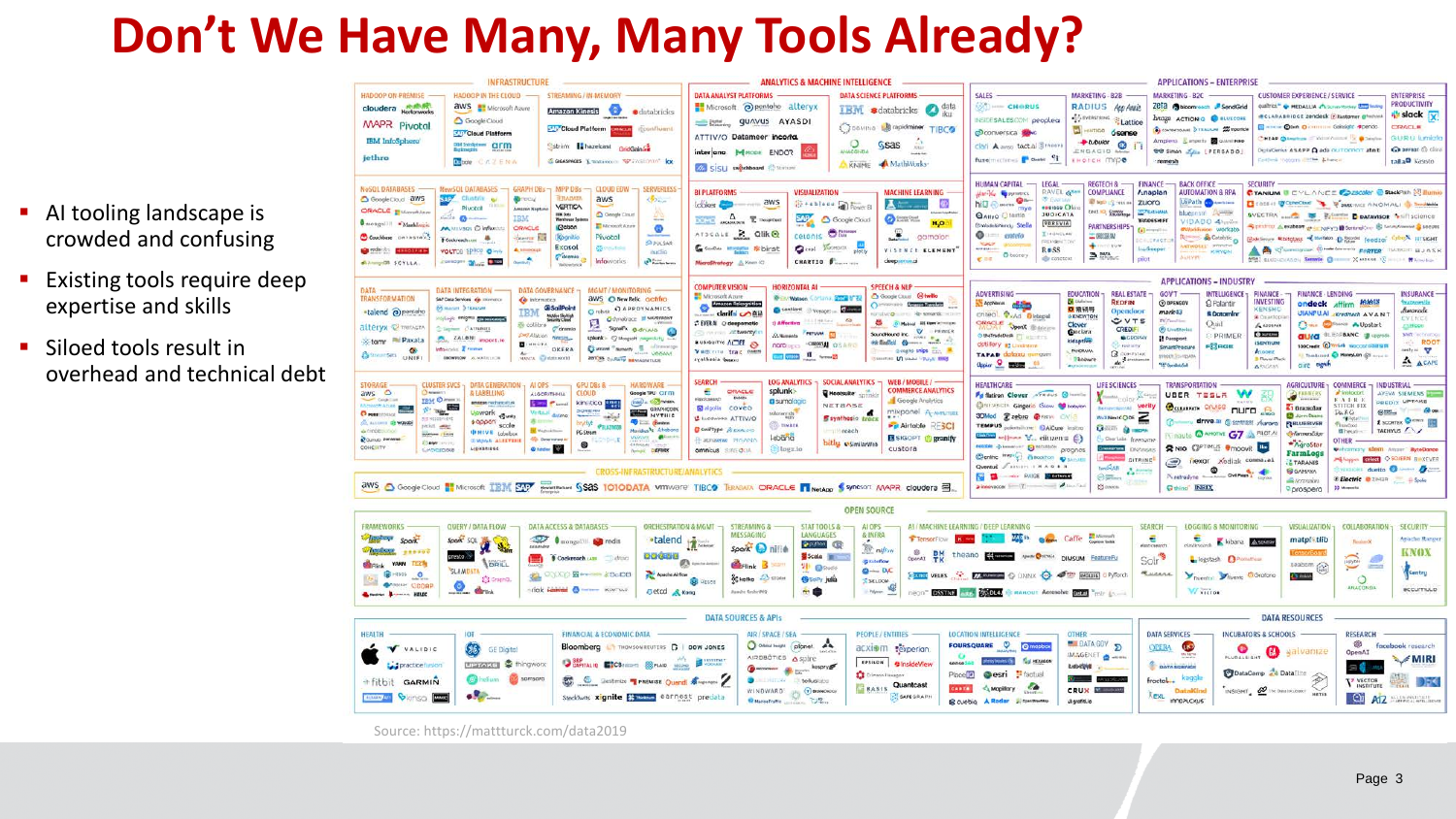# **Existing ML Platforms Offer Partial Relief**



- Commercial: Microsoft Azure ML Studo, Amazon SageMaker, IBM Watson Studio, Google TensorFlow Extended
- **Open source: Kubeflow, MLflow**
- **Proprietary: Facebook FBLearner, Uber Michelangelo, AirBnb BigHead, LinkedIn Pro-ML**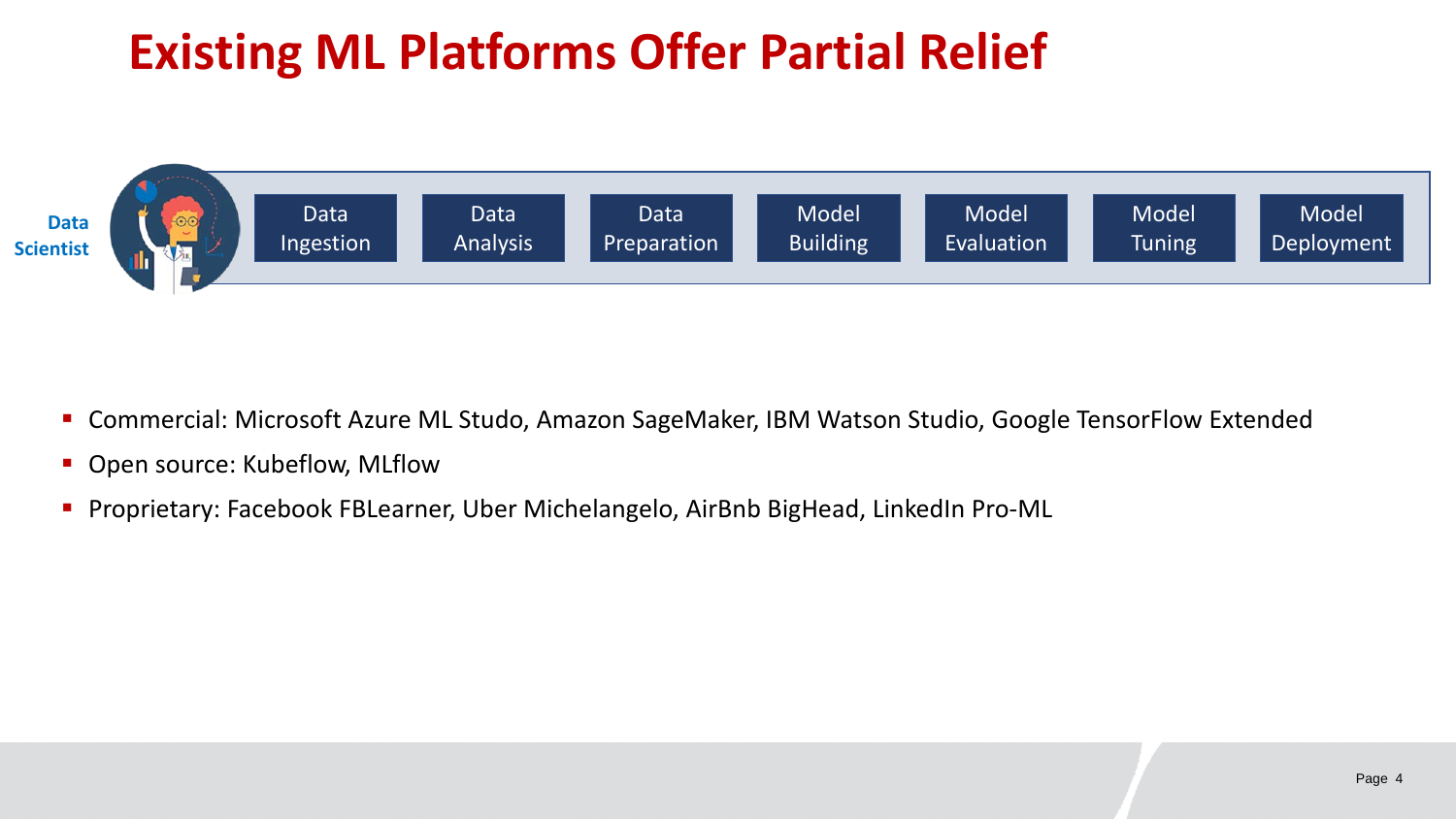# **Challenges**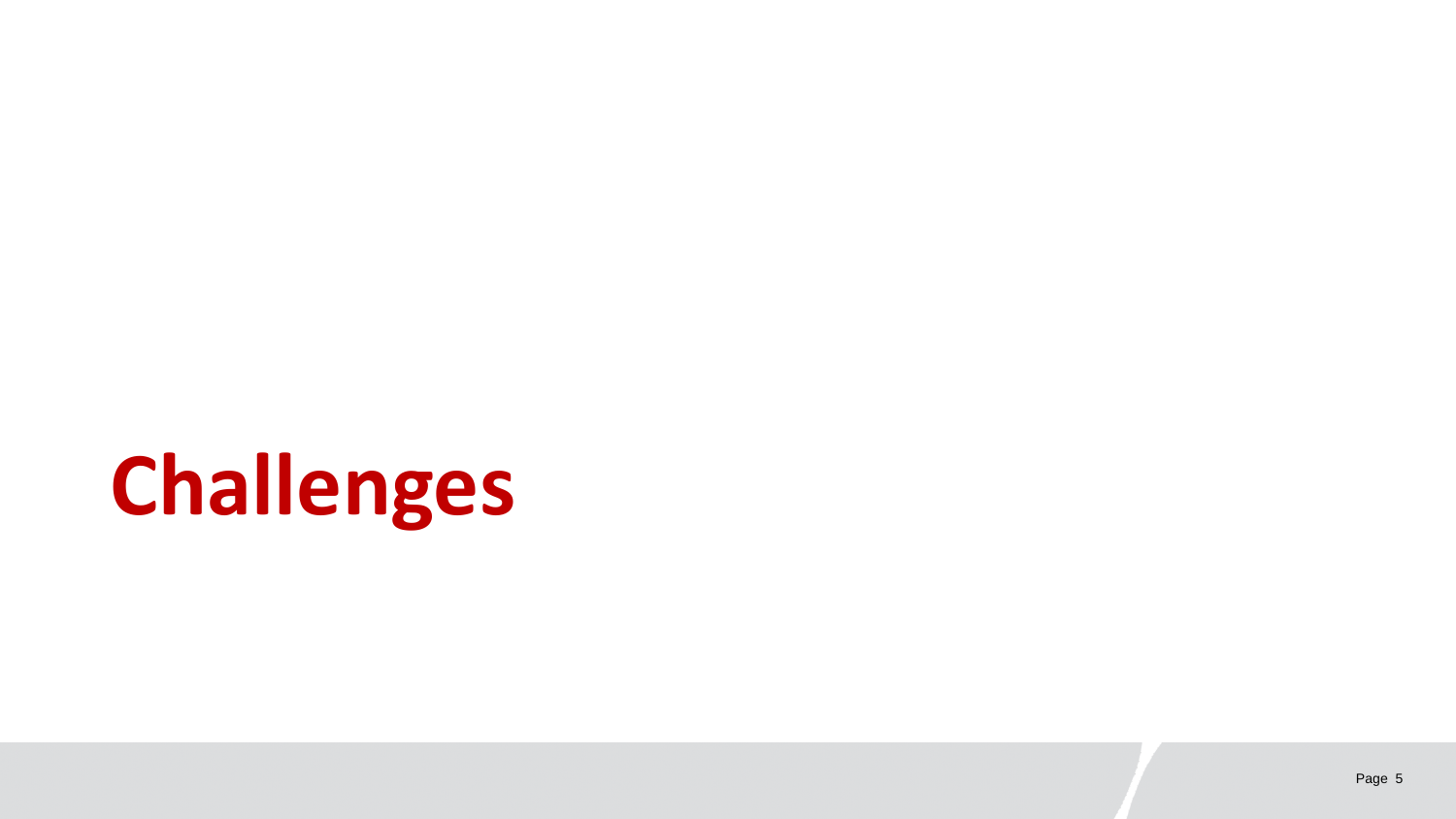## **Production AI Is More Than ML**

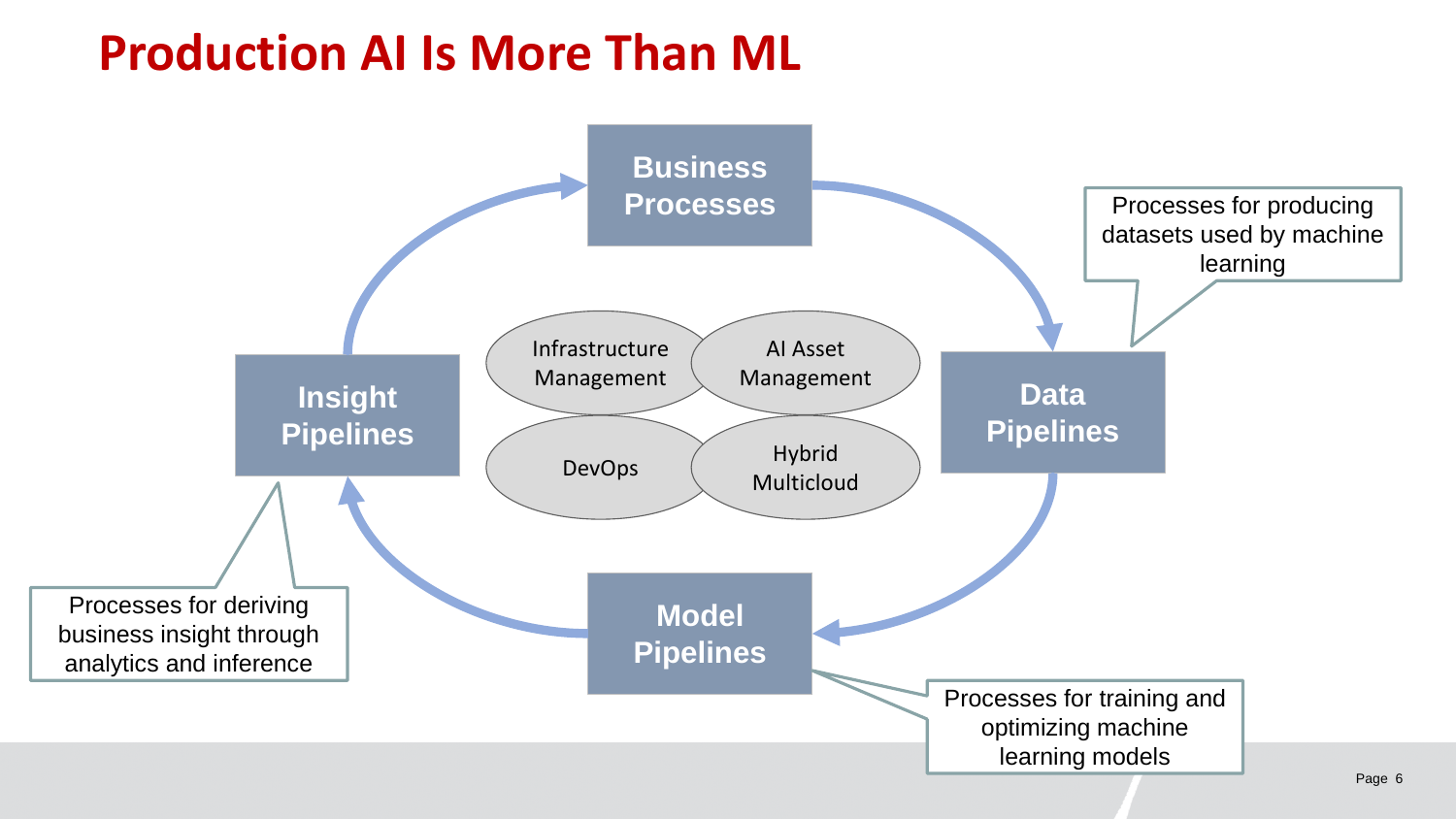## **Siloed, Distributed and Heterogeneous Data**

Nearly 90% of companies report high or moderate degrees of data silos (CompTIA)



### **Existing Approaches**

| <b>Technology</b>                | <b>Benefits</b>                                                    | <b>Limitations</b>                                                                |
|----------------------------------|--------------------------------------------------------------------|-----------------------------------------------------------------------------------|
| Data Lakes                       | Centralized storage of disparate data<br>Computation close to data | Incomplete and disintegrated data<br>Data duplication and staleness               |
| Virtual distributed File Systems | Global namespace<br>Local or memory caching for performance        | File abstraction too primitive<br>Unaware of higher-level semantics               |
| Distributed SQL Engines          | Declarative interface<br>Masking data heterogeneity                | Structured content only<br>Pre-defined data schemas                               |
| Dataflow Engines                 | Flexible data analysis and processing<br>Pushdown processing       | Requirements on expertise and skills<br>Data orchestration left with applications |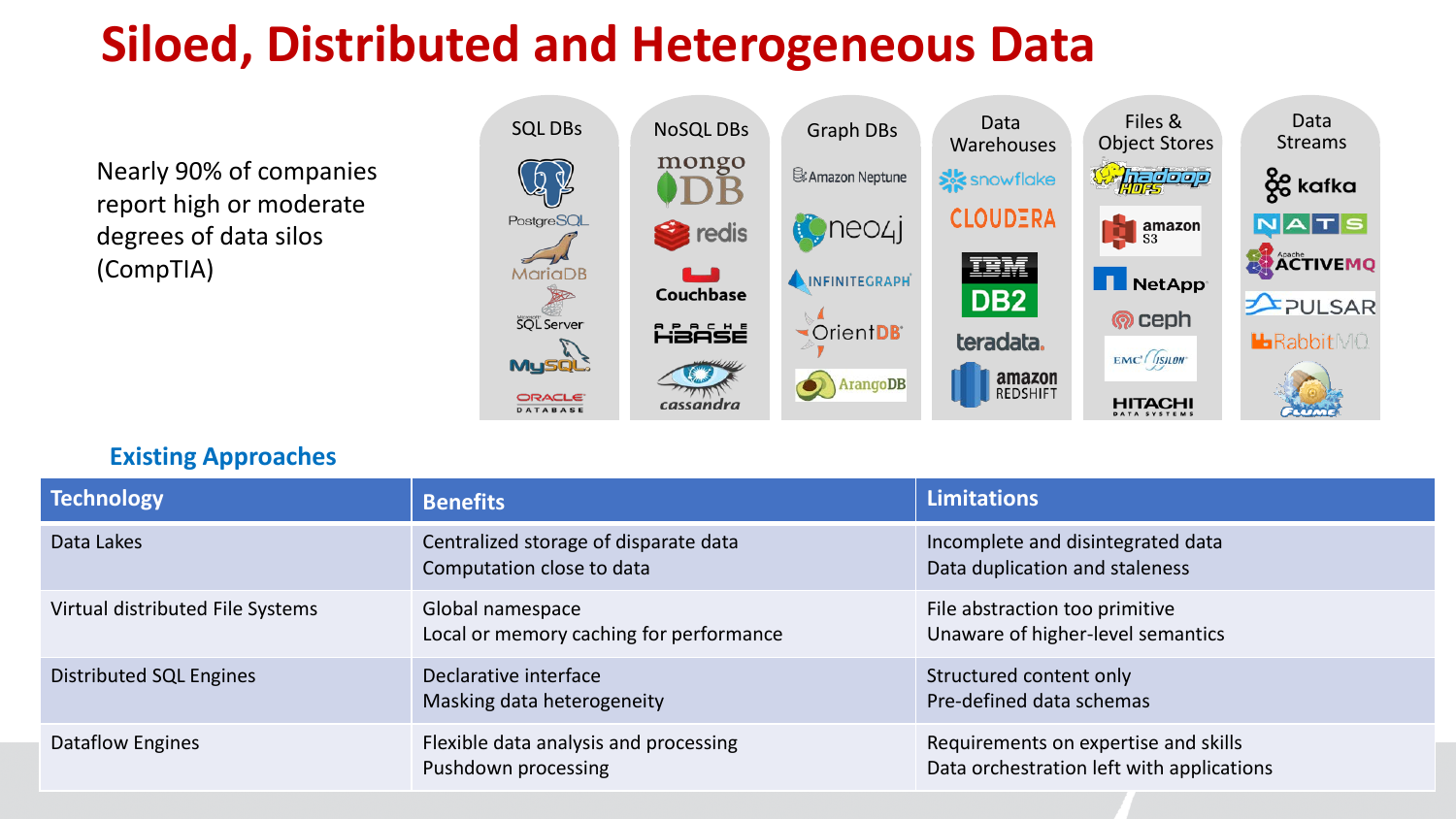## **Complexity in Insight Generation**

Data **Processing** 



Data **Collection** 

Model **Composition** 

**Model Hardening** 

**Backend Integration** 

Data/Model **Monitoring** 

Reporting & **Dashboarding** 

Execution container selection Resource selection and scheduling Component replication and scaling Data caching and prefetching Request batching Pipeline orchestration Messaging and queuing Straggler mitigation Latency and throughput monitoring Operational health monitoring

Data/model lineage and provenance Data quality and outlier management Data drift detection and mitigation Concept drift detection and mitigation Adversarial attack detection and mitigation Prediction bias detection and mitigation Data and model explanation Data subject rights management Metadata management Model re-training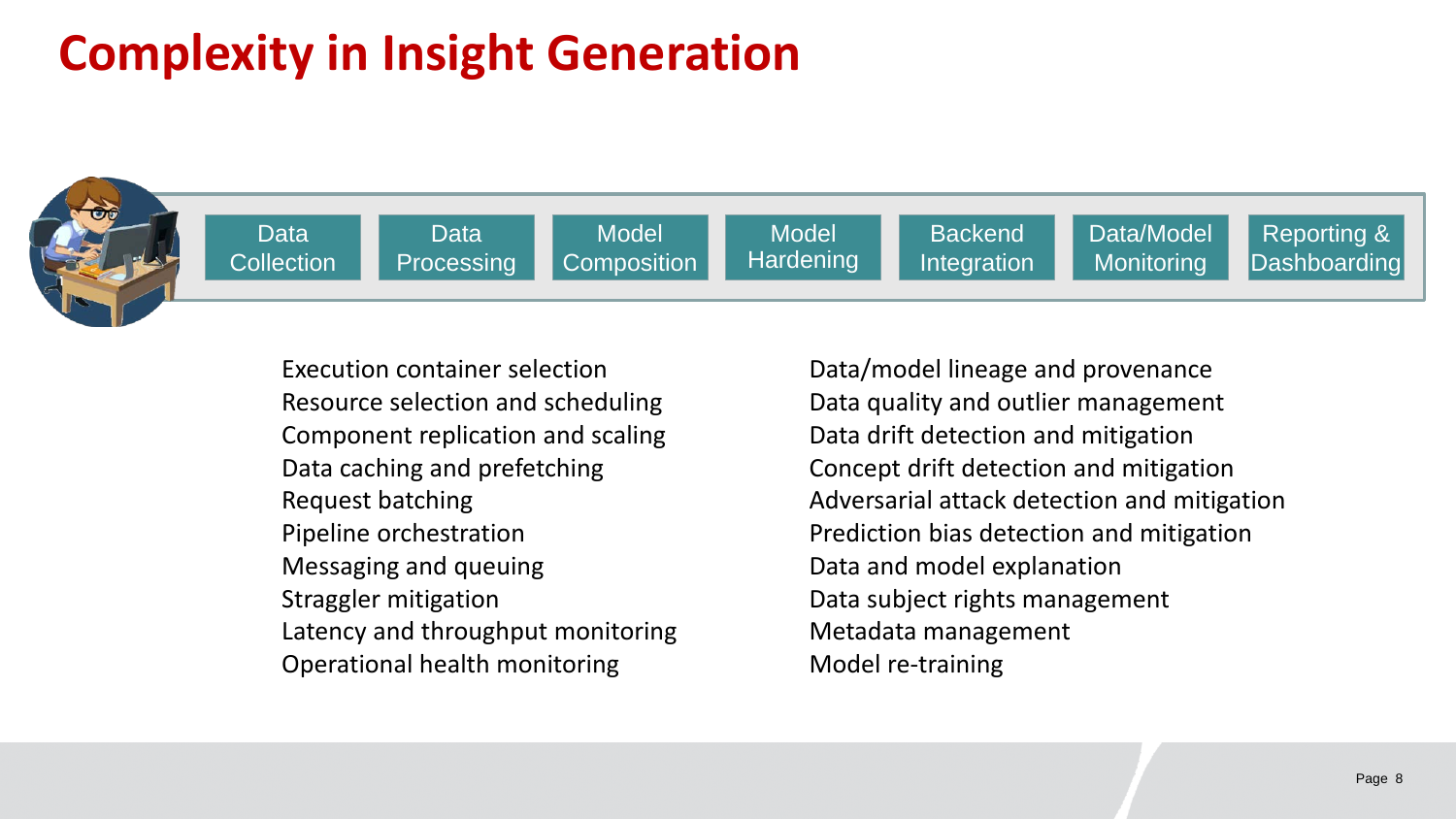# **Innovation Opportunities**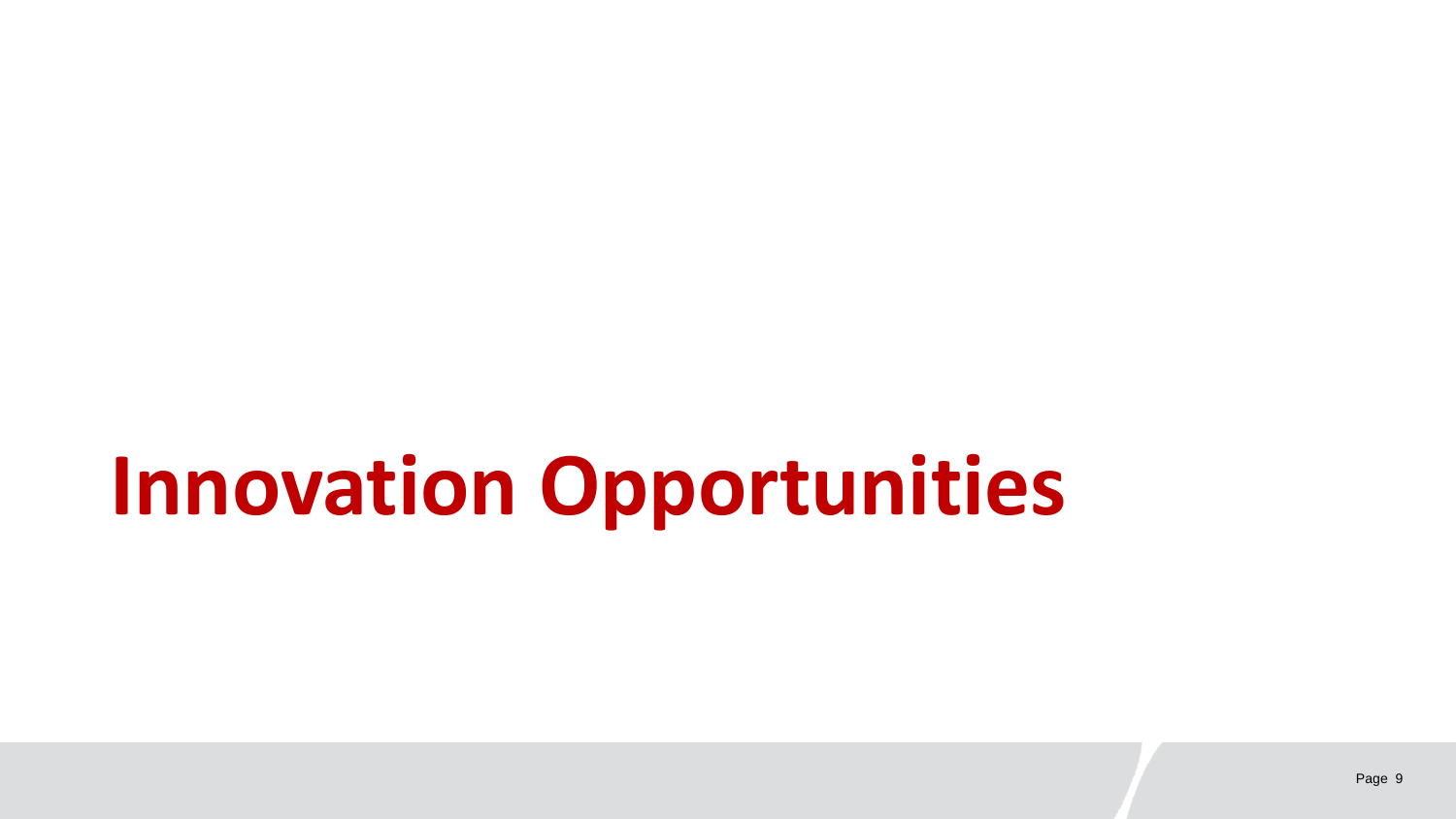## **Integral AI Development**



- **Integrated and simplified** development of all AI pipelines
- Unified catalog and governance for all AI assets
- **Automated management of** hardware/software infrastructure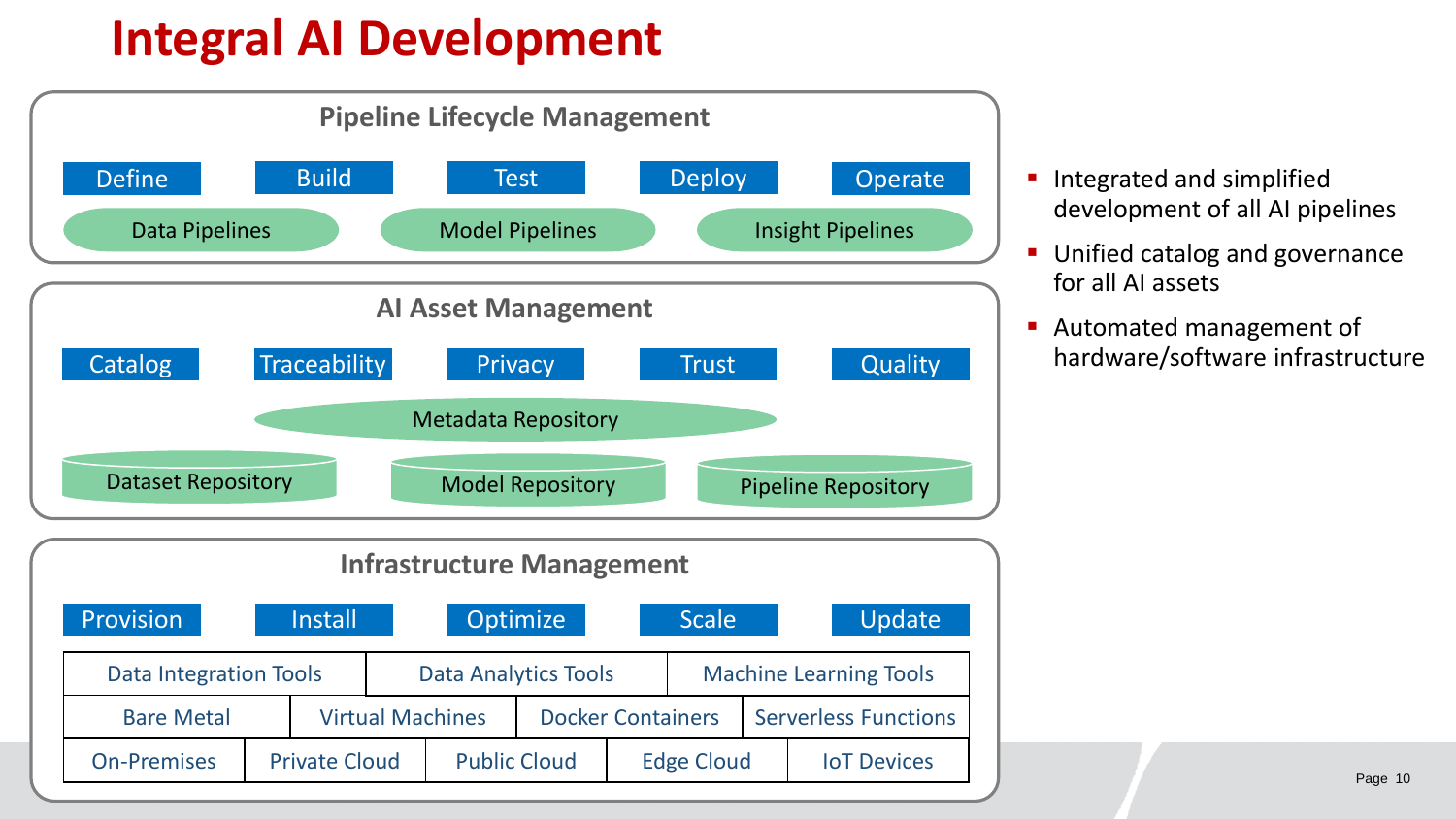## **Data Virtualization**

## **Data Access Abstraction**



Unified declarative and procedural interfaces

#### Optimization across data processing engines

#### Geographically distributed analytics capabilities

Moving data and compute closer together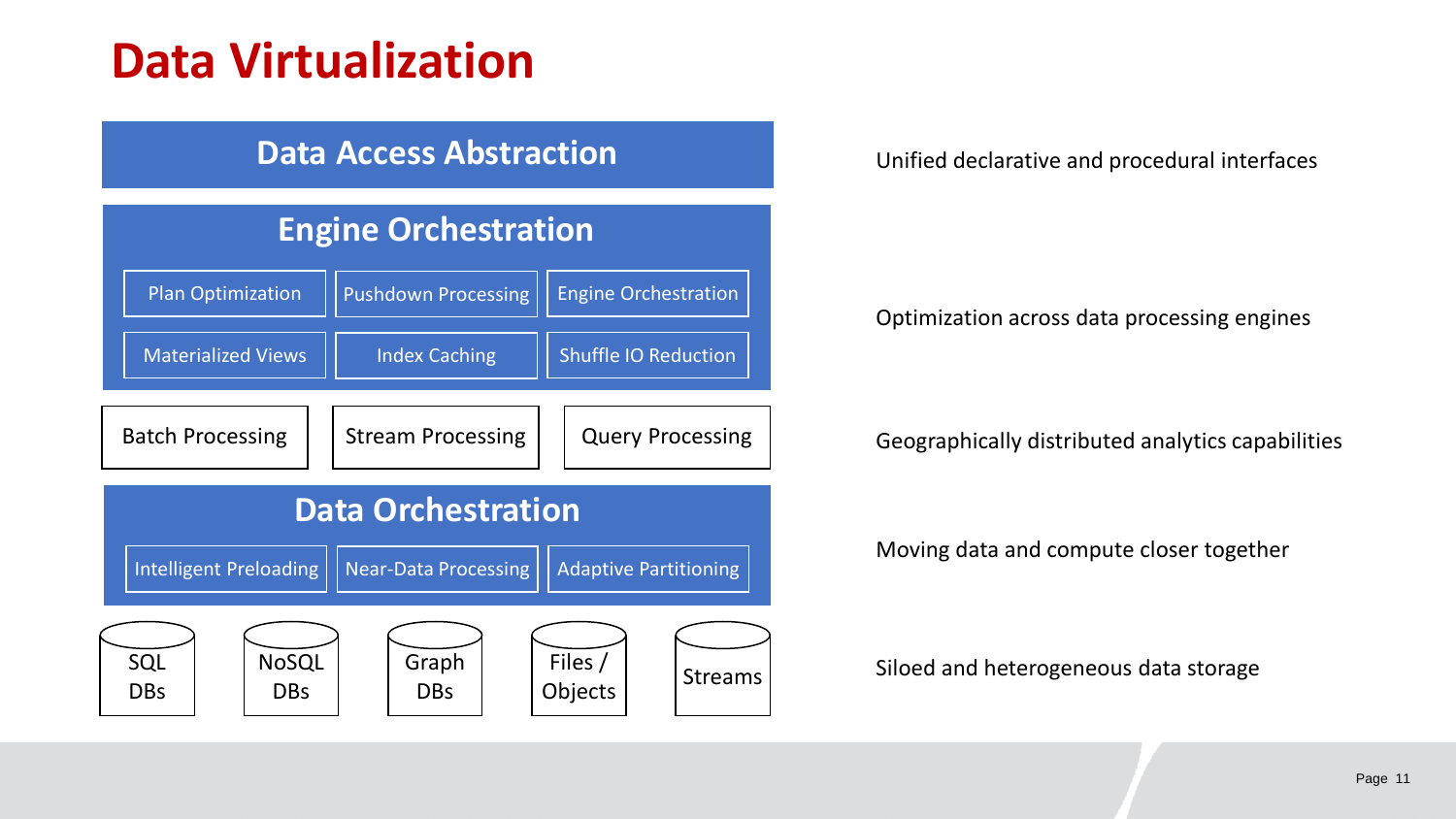## **Composable Insight**





Defense Against Adversarial Attacks



Assembling insight pipelines from reusable components

**Accuracy** 

Throughput

**Simplicity** 

- Cost efficiency
- **Robustness**
- **Fairness**